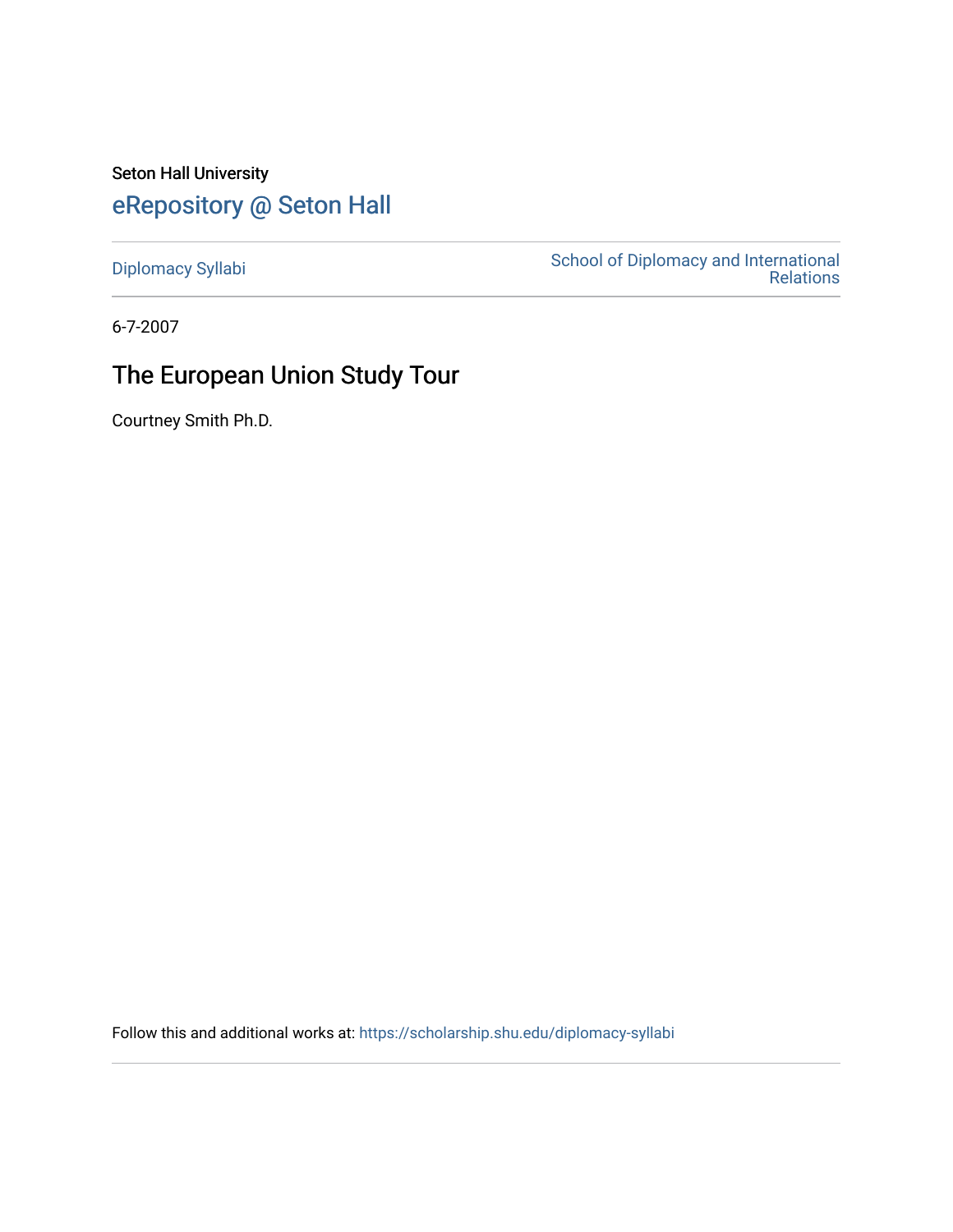

### **JOHN C. WHITEHEAD SCHOOL** OF **DIPLOMACY** AND **INTERNATIONAL RELATIONS** S E T O N HALL

## **THE EUROPEAN UNION STUDY TOUR**

#### **Course Syllabus for DIPL <sup>2111</sup> SP and DIPL <sup>6410</sup> SP June 7-16, 2007**

This syllabus covers the course requirements for the academic componen<sup>t</sup> of the European Union trip for summer <sup>2007</sup>. Students with any questions on these requirements should contact the course professor, Dr. Courtney Smith, at smithcou@shu.edu or 973-313-6203. Students with logistical or administrative questions about the trip should contact Associate Dean Rosa Alves-Ferreira at alvesfro@shu.edu or 973-275-2560.

#### **Course Description and Objectives**

This course will examine the European Union and its role in international affairs. This will be done through <sup>a</sup> combination of traditional learning and <sup>a</sup> ten-day study tour. Students will be provided with an overview of the initial goals and historical development of the European Union as it has "widened" to include new members and "deepened" to encompass more issues and activities. The basic institutional features of this important international organization will be studied and, to the extent possible, visited during our time in Europe. Given the diplomatic dimension of this course, special attention will be paid to the various actors involved in the political processes of the EU as they attempt to design, coordinate, implement, and follow policies at the regional level. Students will have the opportunity to learn about the EU'<sup>s</sup> activities in regards to <sup>a</sup> wide range of issue areas, and to critically evaluate the future development of this unique supranational organization.

As an added bonus, our travels in Europe will provide students with the opportunity to visit some additional international organizations based in and around our home city of Brussels, Belgium. More information about the historical development and current challenges facing these other institutions will be provided once these additional visits are confirmed.

#### **Course Materials**

All students are required to read the following textbook on the European Union:

Ever Closer Union: An Introduction to European Integration by Desmond Dinan. Lynne Rienner Publishers, 2005. ISBN: 1588262081.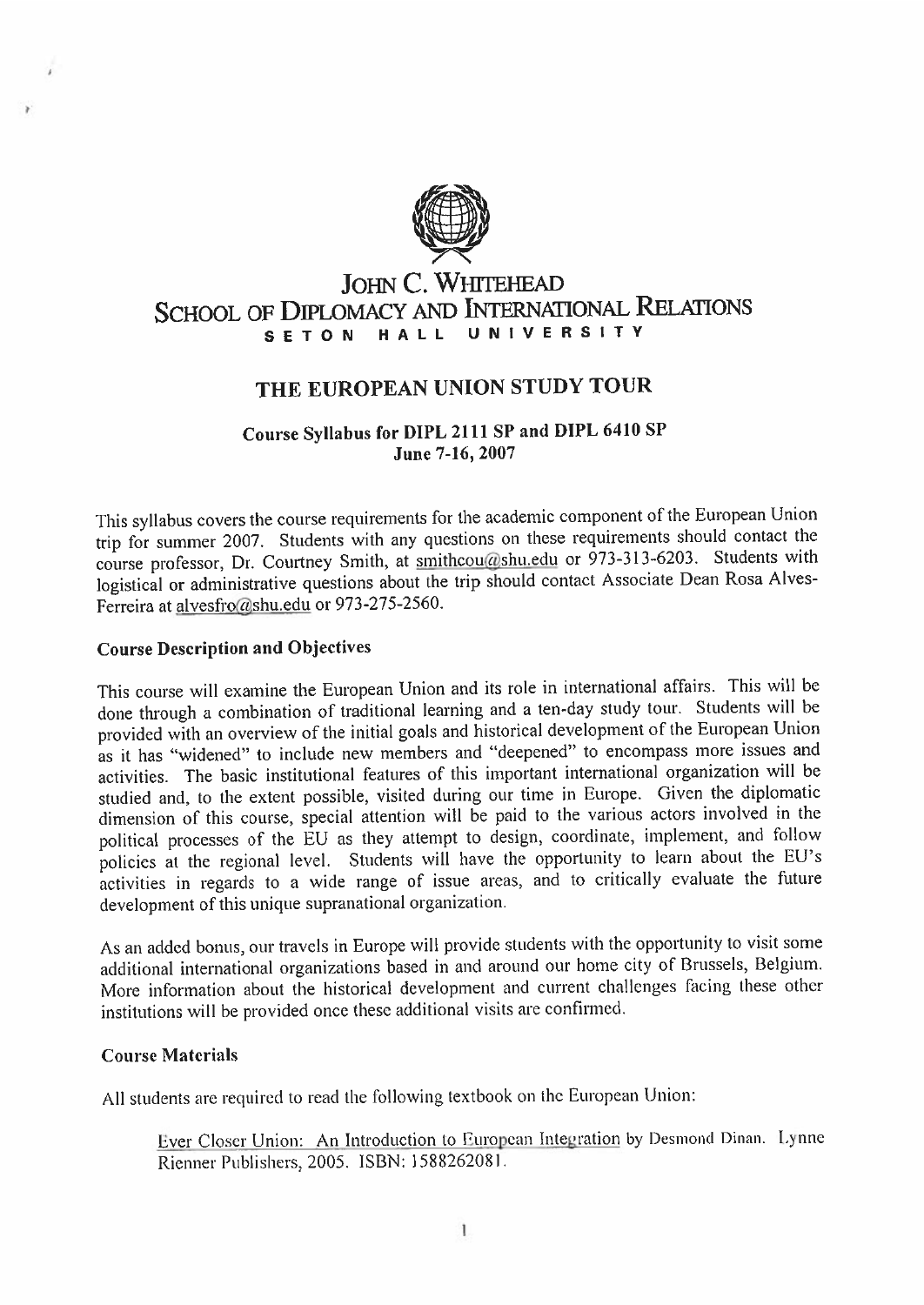In addition, all graduate students are required (and undergraduates are strongly encouraged) to read the following edited volume:

The European Union: Readings on the Theory and Practice of European Integration edited by Brent <sup>F</sup>. Nelson and Alexander Stubb. Lynne Rienner Publishers, 2003. ISBN: 1588262316.

Both of these books can be ordered at any of the following websites: barnesandnoble.com, or Rienner.com. Students will also be provided with some additional readings at one of our pre-trip meetings. In addition, students should <sup>p</sup>lan on looking at the official website of the European Union (europa.eu) in advance of our trip to assist with their pretrip coursework and to be familiar with the most current issues on the EU's agenda. amazon.com,

#### **Student Responsibilities**

## Class Participation (20% of course grade):

Students are required to do the assigned reading before the trip and to participate in class discussion, both before and during the trip, on <sup>a</sup> regular basis. The quality of all class sessions is greatly enhanced when students are prepare<sup>d</sup> to engage the course material in <sup>a</sup> constructive fashion. This is especially true when interacting with the diplomats, officials, and other practitioners we will meet during the study tour, and students should be prepare<sup>d</sup> to ask questions of each speaker. Students are also reminded that we are guests during all of our visits and that the behavior of each one of us reflects the image and reputation of the Whitehead School.

Pre-Trip Project: (20% of course grade):

Students are required to prepare <sup>a</sup> presentation for their classmates focusing on one of the main institutions of the European Union or one of the main issue areas it addresses. Students will select their institution or issue at our first pre-trip meeting (students should contact the professor to select their topic if they miss this meeting) and the presentations will be made during our second pre-trip meeting the day we leave for Europe (June  $7<sup>th</sup>$ ). The chapters of parts two and three of the Dinan text can serve as <sup>a</sup> useful reference in selecting your preferred topics.

These presentations will be about ten minutes long and they should be divided into two parts: <sup>1</sup>) students should provide relevant background material as well as up-to-date information not covered by the course text in regards to your topic, and <sup>2</sup>) students should indicate to their classmates the most pressing challenges facing this institution or issue and sugges<sup>t</sup> possible questions to ask of the practitioners we will visit. Students should provide <sup>a</sup> one to two page handout for their classmates regarding the institution or issue they selected that can serve as <sup>a</sup> helpful reference guide during the trip.

Journal: (30% of course grade)

Students are required to complete five journal entries, one covering each of the "business days" during the program. The goa<sup>l</sup> of the journals is to help students analyze and evaluate the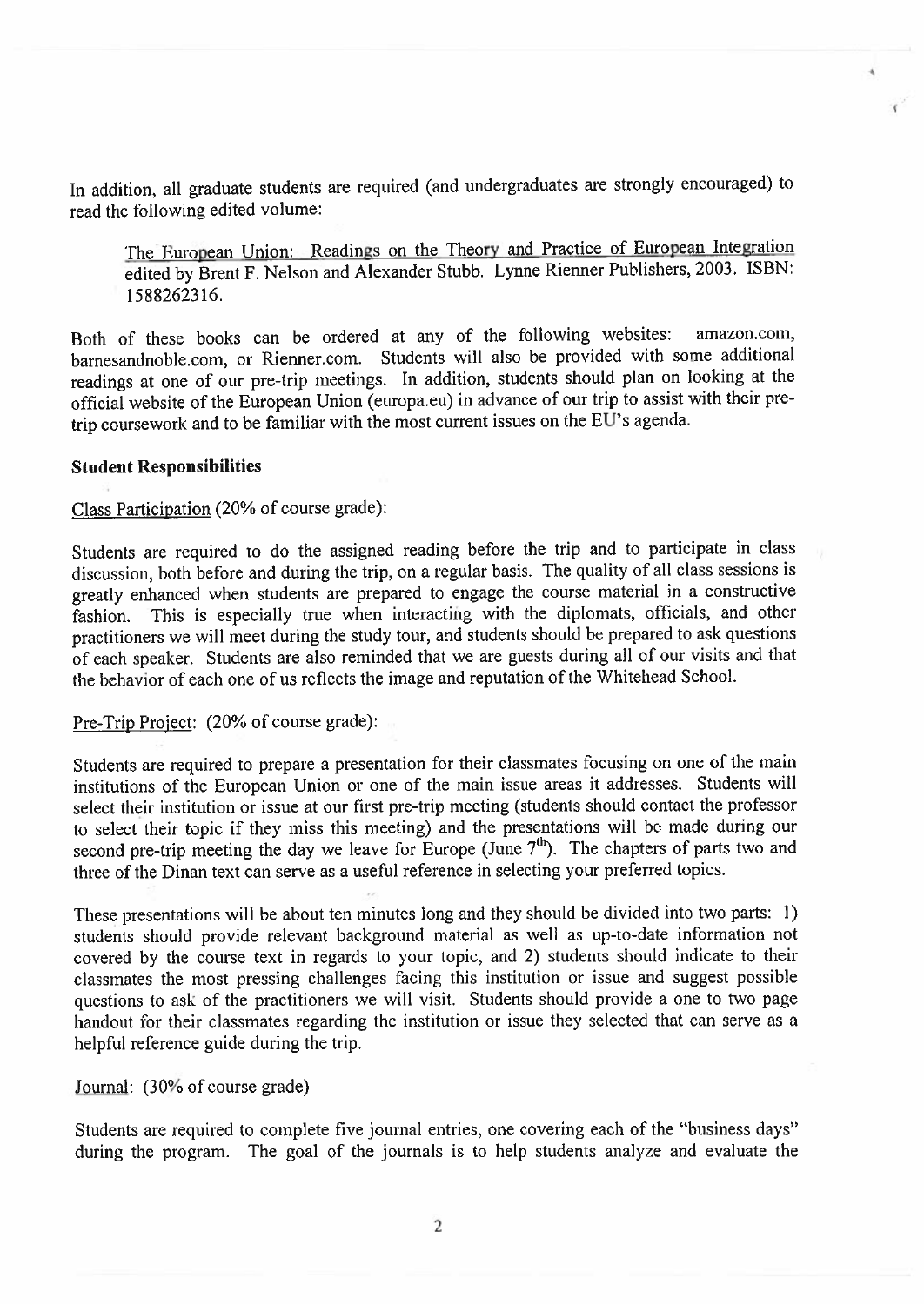program material. Each entry should be at least two pages long, double spaced, and they must go beyond <sup>a</sup> simple summary of the speakers in order to ge<sup>t</sup> an <sup>A</sup>. For example, journals <sup>g</sup>ive you the opportunity to compare and contrast the arguments offered by different speakers and readings, to search for patterns, lessons, and themes regarding the performance of the European Union across different issues, to apply the concepts from the readings to the real world occurrences and processes covered by the speakers, and to pose questions for further reflection. The journals should be emailed to the professor (smithcou@shu.edu) within two weeks of the end of the program (while the material is still fresh), but they absolutely must be turned in by July  $26<sup>th</sup>$  in order to avoid an incomplete for the course.

#### The Research Paper: (30% of course grade)

All students are required to complete <sup>a</sup> research paper after the trip; however, the expectations for the research papers are somewhat different for undergraduate and graduate students. Undergraduate students are expected to write <sup>a</sup> paper of about <sup>12</sup> pages that evaluates the activities of the European Union in regards to an ongoing issue of their choice. These papers must use at least ten sources covering EU documents, NGO reports, and high-quality current events publications. They also must include in text citations and <sup>a</sup> complete bibliography using MLA, APA, or Chicago citation style. You should discuss the scope of the issue you select, consider when and why it first appeare<sup>d</sup> on the EU'<sup>s</sup> agenda, and critically evaluate the activities of the EU to address it thus far. You should also consider future prospects for resolving this issue, including possible EU reforms and your own policy recommendations.

Graduate students are expected to complete <sup>a</sup> paper that is more analytical and less descriptive. Rather than focusing on the EU'<sup>s</sup> activities regarding <sup>a</sup> single issue, students should try to explain some puzzle related to the EU'<sup>s</sup> different levels of achievement across two related issues. Organize your analysis around the reasons for the different outcomes rather than in an issue-byissue fashion. Uncovering these reasons for different levels of EU achievement can then serve as the basis for making some strong policy recommendations regarding the EU'<sup>s</sup> future potential in regards to these issues. These papers should be about <sup>15</sup> pages long and draw on at least fifteen sources including high-quality academic journals in addition to the other types of sources listed above. In text citations and <sup>a</sup> complete bibliography are also required.

Students should have at least one preliminary topic in mind for their paper before we leave on the trip. During the course of the trip, the professor will have one-on-one conversations with all students about their preliminary paper topics. These topics can then be modified based on the professor'<sup>s</sup> feedback and insights offered by the practitioners.

The research papers for all students must be turned in via email (smithcou@shu.edu) by July  $26<sup>th</sup>$ in order to avoid an incomplete for the course. If you are unable to meet this deadline, please notify the professor in advance so that the paperwor<sup>k</sup> for an incomplete can be filed on your behalf.